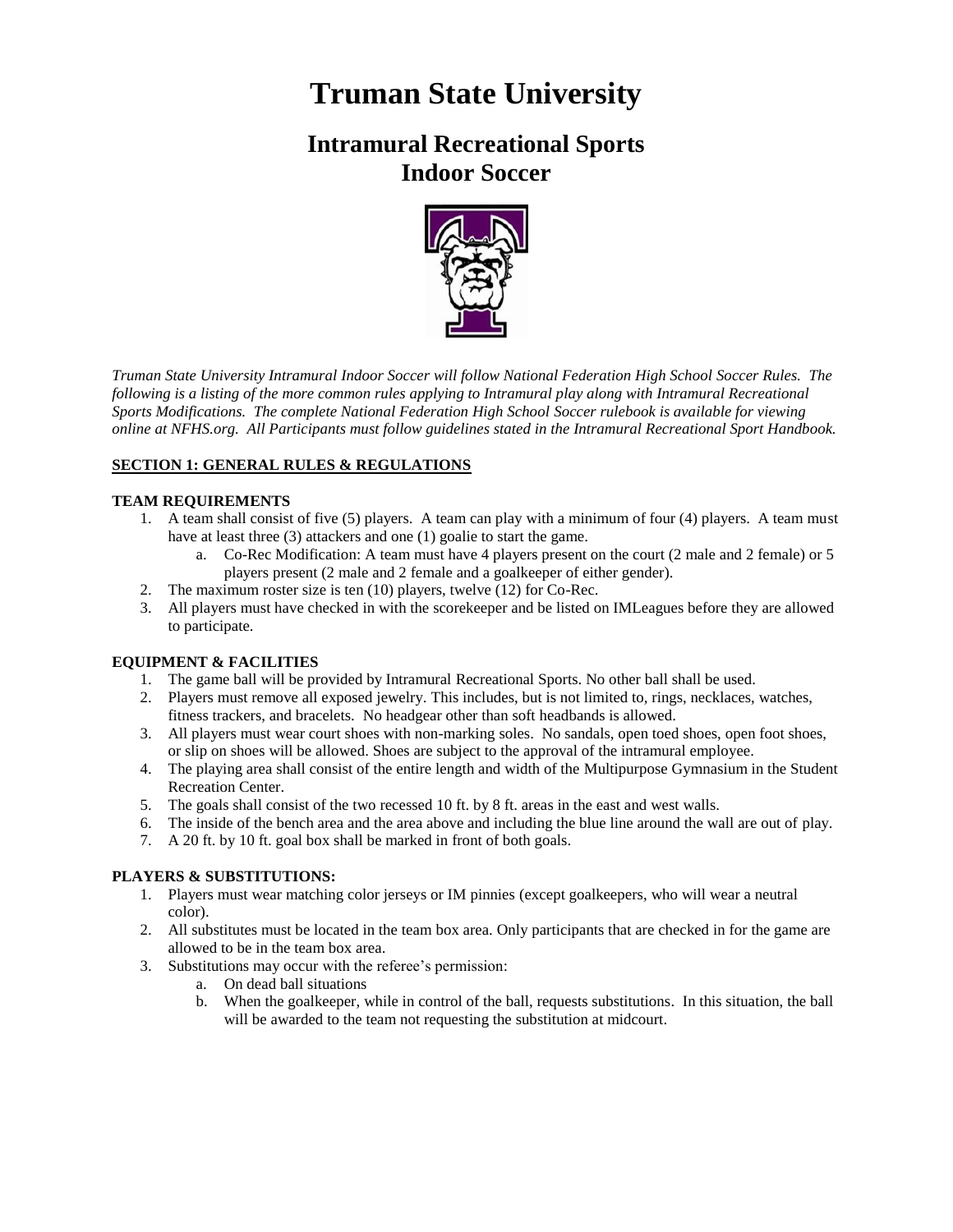# **SECTION 2: GAMEPLAY & PLAYER MOVEMENT**

#### **START OF GAME & TIMING**

- 1. The game itself will consist of two 15 minute continuous clock periods with a 1 minute half time.
- 2. Each team may have one 30-second timeout in each half. Timeouts are not cumulative (Do not carry over), and may not be used during overtime periods.
- 3. For preseason games, in the case of a tie at the end of regulation the game will end as a tie.
- 4. On any kickoff, the ball can roll any direction (does not have to roll forward).
- 5. On any kickoff, all defenders must be behind the red 10' foot volleyball attacking line (extended) on their side of midcourt.

#### **THE GAME:**

- 1. Play at the beginning of the period or after any other stoppage of play, including injuries and scored goals, shall be started by an indirect kick. There are no throw-ins.
- 2. No offensive player can score a goal in any manner while in the goal box in front of their opponent's goal. No goal may be scored if the ball was wholly in the box when contacted by the offensive player, even if that player was outside the box. It is legal for an offensive player to contact the ball in the goal box, dribble the ball to outside the box and then score.
- 3. A player may not use two hands to brace themselves against the wall. One hand braces are legal.
- 4. No slide tackling, boarding, or any other strong physical contact (determined by the official) shall be permitted. These infractions will be handled on a situational basis by the referee and could result in ejection from the game.
- 5. Any ball that makes contact with the blue line (on the wall), or any ceiling or wall equipment above the blue line, is considered out of bounds and the defense will receive an indirect kick from the nearest spot. If the ball struck the wall out of bounds on either end of the court, the spot for the indirect kick will be from either corner to the side of the goal.
- 6. The game will be suspended if a team is ahead by 7 goals at any point in the second half of the game. (Mercy Rule)

#### **CHAMPIONSHIP OVERTIME**

- 1. During the Playoffs, there will be a 5 minute Golden Goal overtime period. This period will start after a 1 minute intermission upon conclusion of the  $2<sup>nd</sup>$  half.
- 2. Teams will not change ends for the overtime period.
- 3. If the score is still tied after the first 5 minute overtime period, there will be a four (4) person shootout (penalty kicks) utilizing the players on the court for each team at the conclusion of overtime.
- 4. If the game is still tied upon conclusion of the 4-person shootout, a sudden death shootout will occur. All players (goalkeepers and substitutes included) from the team must shoot before any player may take an additional shot.
- 5. Division Championships & All Campus Championships: No shootouts. Overtime periods will continue in the 'golden goal' format until a winner has been declared.

# **GOALKEEPER RESTRICTIONS**

- 1. The goalkeeper may play the ball with his hands only in the goal box. When the goalkeeper contacts the ball with his/her hands he/she may not propel, either by throw or kick, the ball past the midcourt line without it first touching the court or another player. An infraction results in an indirect kick for the opponent at the midcourt point nearest the infraction.
- 2. A goalkeeper may only handle the ball a maximum of 6 seconds before the ball must be released into play.
- 3. If a team acquires possession of the ball *on their side of midcourt* and they pass the ball back to the goalkeeper, the keeper *MAY* use his or her hands to pick up the ball. Once he or she has done this and subsequently released the ball to a teammate, the keeper *CANNOT* use his or her hands again until the opposing team gains possession of the ball first. If a team violates this rule in any manner, the opposing team shall receive an indirect kick from the free throw line in front of the goalkeeper.
- 4. A goalkeeper may participate in the penalty kicks in an overtime situation.

# **GOAL BOX**

1. The goalkeeper shall have unrestricted movement in the goal box. Any obstruction of a goalkeeper by an opponent in the goal box, intentional or not, shall result in a goal kick. A penalty kick will be awarded if a foul occurs within the offending team's goal box.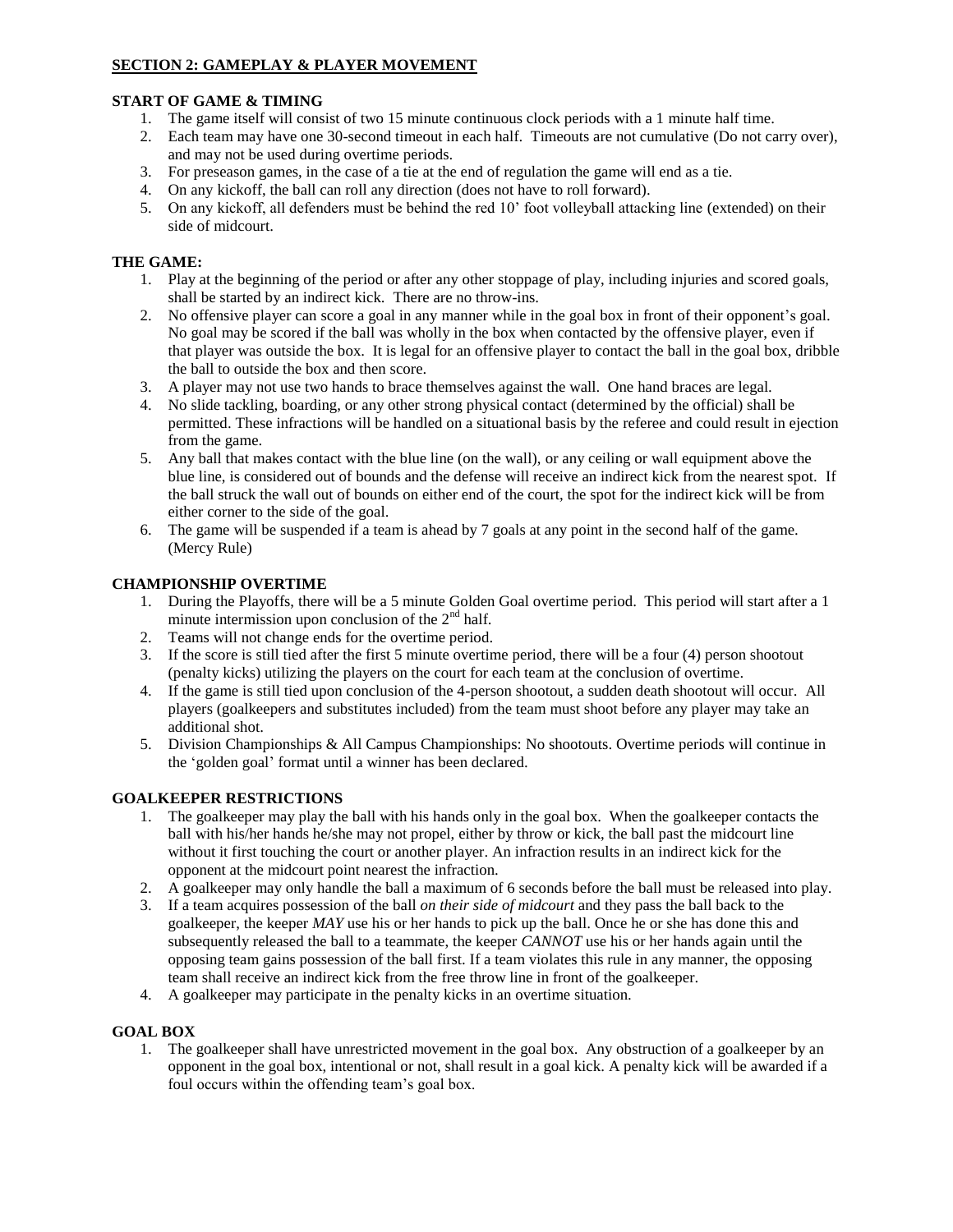#### **FREE KICKS**

1. All free kicks will be indirect.

# **SECTION 3: FOULS, INFRACTIONS, AND CARDS**

# **HANDLING OF FOULS & INFRACTIONS:**

- 1. An indirect kick shall be awarded at the spot nearest the infraction for all common fouls and infractions. If the nearest spot is within a goal box, the ball shall be placed at the free throw line in front of the goal.
- 2. During an indirect kick opponents must not be within 10 feet of the ball (players may be on the goal line if it is less than 10 feet away) until the ball has been played by another player.
- 3. A foul that takes away a scoring opportunity or a foul that is flagrant in nature will result in a penalty kick for the offended team. The foul does not have to occur within the goal box for a penalty kick to be awarded.

#### **FOULS**

- 1. Fouls will be called by the game referee and administered by the referee. The referee will handle fouls in any of three ways:
	- a. Free indirect kick
	- b. Penalty kick
	- c. Yellow/Red card plus free indirect kick or penalty kick. The handling of the infraction is to be assessed in accordance with the nature of the foul.
- 2. The following are fouls/infractions that will result in a whistle and dead ball:
	- a. Handling the ball with the hands or the arms; this includes directing the ball in a given direction with any part of your hands/arms.
	- b. Tripping an opponent
	- c. Pushing the opponent with the hand or any part of the body
	- d. Playing dangerously (kicks, strikes, attempts to kick or strike, jumps at an opponent, charges at an opponent, kicking dangerously high in the direction of an opponent, slide tackling)
	- e. Charging an opponent in a dangerous manner
	- f. A player playing the ball a second time before it has been played by another player on the kickoff, a free indirect kick, or penalty kick
	- g. Improper substitution
	- h. Dissention towards an official's decision
	- i. Unsportsmanlike conduct
	- j. Illegal obstruction (interfering with an opponent without the ball)
- 3. There will be no slide tackling permitted-Slide tackling will result in an automatic YELLOW CARD and a two minute penalty.

# **YELLOW CARDS AND RED CARDS**

- 1. Yellow Card
	- a. Two (2) minute penalty, team must play down one player. Offending player must serve the full two minutes (can't return after score). Offending player must wait for a dead ball to return to the court, meaning the penalty time may last longer than two (2) minutes. Any player who receives two yellow cards in a game will automatically receive a red card and be ejected from the game. Any player who receives four (4) yellow cards in the season will be ineligible for the remainder of the season.
- 2. Red Card
	- a. Game length penalty. Team must play down a player and that player is ejected from the game. That player's position cannot be filled. Any player receiving two (2) red cards in a season will be ineligible for the remainder of the season.

#### **PENALTY KICKS**

1. A penalty kick shall begin at the midcourt line and involve any offensive team player and the opposing goalkeeper. The shooter has five seconds to approach the goal and shoot. The player must shoot from behind the red service volleyball line. The ball is dead after the shot goes in the goal or does not enter the goal. If a goal is scored, play will be restarted by the offending team at the center of the midcourt line. If a goal is not scored, play will be restarted with an indirect kick from the midcourt line by the offended team.